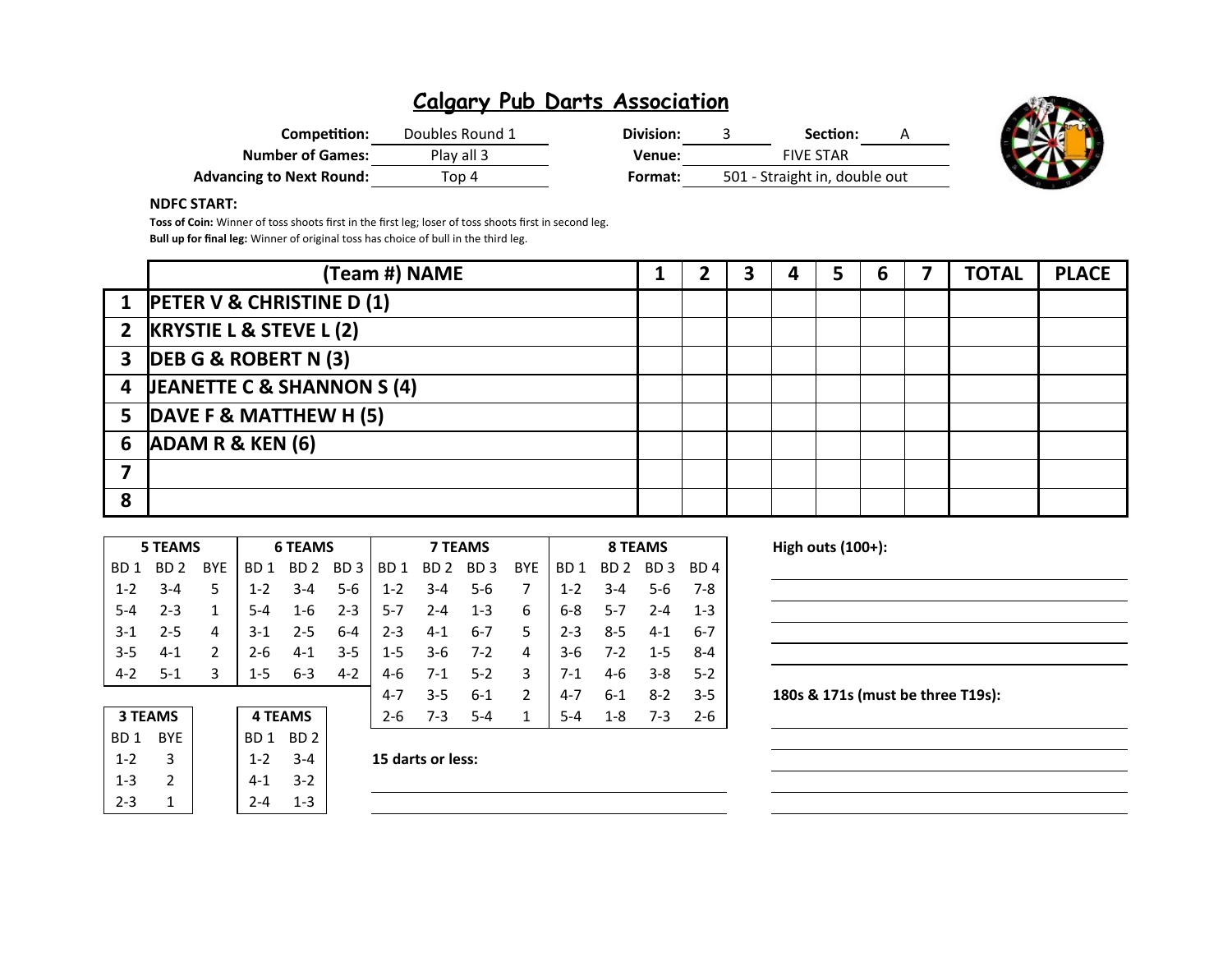# **Calgary Pub Darts Association**

| Competition:                    | Doubles Round 1 | Division: |  | Section:                      |  |
|---------------------------------|-----------------|-----------|--|-------------------------------|--|
| <b>Number of Games:</b>         | Play all 3      | Venue:    |  |                               |  |
| <b>Advancing to Next Round:</b> | Top 4           | Format:   |  | 501 - Straight in, double out |  |



### **NDFC START:**

**Toss of Coin:** Winner of toss shoots first in the first leg; loser of toss shoots first in second leg.

**Bull up for final leg:** Winner of original toss has choice of bull in the third leg.

|   | (Team #) NAME                    |  | 3 | 5 | 6 | 7 | <b>TOTAL</b> | <b>PLACE</b> |
|---|----------------------------------|--|---|---|---|---|--------------|--------------|
|   | 1 MAJOR M & STU B $(1)$          |  |   |   |   |   |              |              |
|   | 2 $ANSELA H & STEVE H (2)$       |  |   |   |   |   |              |              |
|   | $3$ PAUL B & CHRIS H (3)         |  |   |   |   |   |              |              |
|   | 4 WAYNE C & DARRYLE S (4)        |  |   |   |   |   |              |              |
| 5 | <b>BRIAN T &amp; FRANK B (5)</b> |  |   |   |   |   |              |              |
|   | 6 JEFF & TRACEY $(6)$            |  |   |   |   |   |              |              |
|   |                                  |  |   |   |   |   |              |              |
| 8 |                                  |  |   |   |   |   |              |              |

|                  | <b>5 TEAMS</b>                   |            | <b>6 TEAMS</b>  |                 |                 |                 | <b>7 TEAMS</b>  |                 |               |                 | <b>8 TEAMS</b>  |          |         |  |
|------------------|----------------------------------|------------|-----------------|-----------------|-----------------|-----------------|-----------------|-----------------|---------------|-----------------|-----------------|----------|---------|--|
| B <sub>D</sub> 1 | BD <sub>2</sub>                  | <b>BYE</b> | BD <sub>1</sub> | BD <sub>2</sub> | BD <sub>3</sub> | BD <sub>1</sub> | BD <sub>2</sub> | BD <sub>3</sub> | <b>BYE</b>    | BD <sub>1</sub> | BD <sub>2</sub> | BD.<br>3 | BD 4    |  |
| $1 - 2$          | 3-4                              | 5          | $1 - 2$         | $3 - 4$         | 5-6             | $1 - 2$         | $3 - 4$         | $5 - 6$         | 7             | $1 - 2$         | $3 - 4$         | 5-6      | $7-8$   |  |
| $5 - 4$          | $2 - 3$                          | 1          | $5 - 4$         | $1 - 6$         | $2 - 3$         | $5-7$           | $2 - 4$         | $1 - 3$         | 6             | $6 - 8$         | $5 - 7$         | $2 - 4$  | $1 - 3$ |  |
| $3-1$            | 2-5                              | 4          | 3-1             | $2 - 5$         | $6 - 4$         | $2 - 3$         | $4 - 1$         | 6-7             | 5             | $2 - 3$         | $8 - 5$         | $4 - 1$  | $6 - 7$ |  |
| $3 - 5$          | $4 - 1$                          | 2          | $2 - 6$         | $4 - 1$         | $3 - 5$         | $1 - 5$         | $3-6$           | $7-2$           | 4             | $3-6$           | $7 - 2$         | $1 - 5$  | $8 - 4$ |  |
| $4 - 2$          | $5-1$                            | 3          | $1 - 5$         | $6 - 3$         | $4 - 2$         | $4-6$           | $7-1$           | $5 - 2$         | 3             | $7-1$           | $4-6$           | $3 - 8$  | $5-2$   |  |
|                  |                                  |            |                 |                 |                 | $4 - 7$         | $3 - 5$         | $6 - 1$         | $\mathcal{P}$ | $4 - 7$         | $6 - 1$         | $8 - 2$  | $3 - 5$ |  |
|                  | <b>3 TEAMS</b><br><b>4 TEAMS</b> |            |                 | $2 - 6$         | $7 - 3$         | $5 - 4$         | 1               | $5 - 4$         | $1 - 8$       | $7-3$           | $2 - 6$         |          |         |  |
| BD <sub>1</sub>  | <b>BYE</b>                       |            | BD 1            | BD <sub>2</sub> |                 |                 |                 |                 |               |                 |                 |          |         |  |

| 7-3               |                 | <b>4 TEAMS</b>  |  | <b>3 TEAMS</b> |                 |  |
|-------------------|-----------------|-----------------|--|----------------|-----------------|--|
|                   | BD <sub>2</sub> | BD <sub>1</sub> |  | <b>BYF</b>     | BD <sub>1</sub> |  |
| 15 darts or less: | $3 - 4$         | $1 - 2$         |  |                | $1 - 2$         |  |
|                   | $3-2$           | $4-1$           |  |                | $1 - 3$         |  |
|                   | 1-3             |                 |  |                | $2 - 3$         |  |
|                   |                 |                 |  |                |                 |  |

| 15 darts or less |  |
|------------------|--|
|                  |  |

**High outs (100+):** 

180s & 171s (must be three T19s):